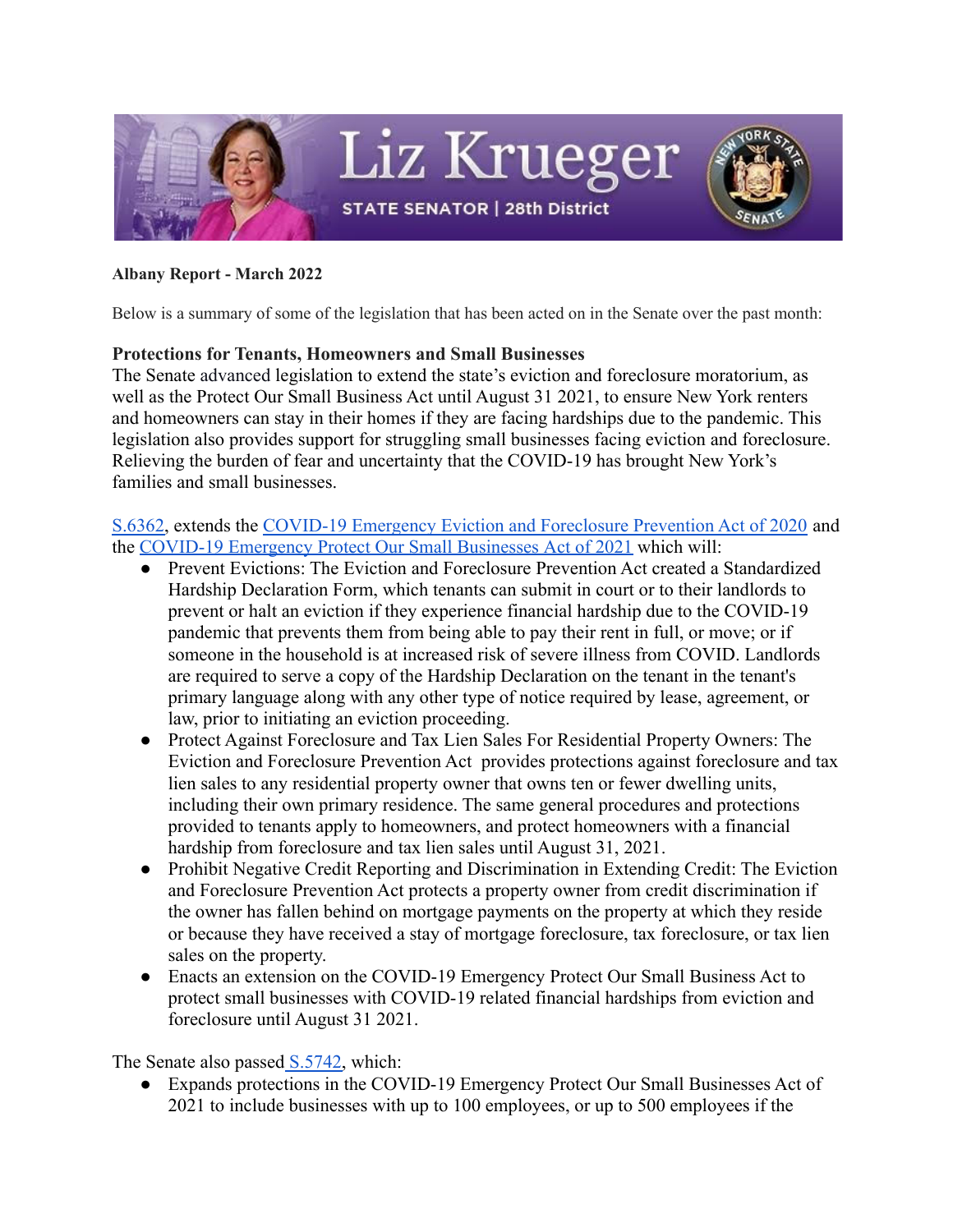business was shut down by state order for two or more weeks between May 15, 2020, and May 1, 2021.

The budget passed in early April invests \$2.4 billion in the COVID-19 Emergency Rental Assistance Program which provides that, regardless of immigration status, eligible individuals or families can receive up to 12 months of rental and utility arrears assistance, three prospective months of rent, and a year of eviction protection. Households above 80% of AMI, and landlords whose tenants moved out with arrears accruing after March 12, 2020 or whose tenants are uncooperative in applying for rental assistance may also be eligible for assistance through allocated state funds.

## **Hospital and Nursing Home Safety**

Earlier this month the Senate passed a legislative package that outlines hospital and nursing home staffing standards and protocols. This legislative package builds on legislation [passed](https://www.nysenate.gov/newsroom/press-releases/senate-majority-advance-legislation-improve-oversight-and-care-nursing-homes) i[n](https://www.nysenate.gov/newsroom/press-releases/senate-pass-legislation-repealing-immunity-protections-and-further-0) [March](https://www.nysenate.gov/newsroom/press-releases/senate-pass-legislation-repealing-immunity-protections-and-further-0) to better support and protect nursing home residents. The 2021-2022 State Budget also required nursing homes to spend at least 70% of their revenue on direct patient care and 40% on resident-facing staffing, and included \$64 million for increased staffing. The legislation includes:

- **Nursing Home Minimum Staffing Standards:** [S.6346](https://www.nysenate.gov/legislation/bills/2021/S6346) will:
	- Require the Commissioner of Health to establish staffing standards for nursing home minimum staffing levels and impose civil penalties for nursing homes that fail to adhere to the minimum standards.
	- Nursing homes must meet a daily average of 3.5 hours of nursing care per resident per day with no less than 2.2 hours of care for certified nurse assistants and 1.1 hours for LPN/RN's.
	- The nursing home must post information regarding nurse staffing at the facility.
	- Regulations promulgated by the Department of Health to establish the civil penalties will include mitigating factors to account for 1) extraordinary circumstances facing the facility such as officially declared emergencies or natural disasters, 2) the frequency of the violations of the facility, and 3) the existence of a nurse labor shortage in the area of the nursing home.

# **Establishment of Hospital Clinical Staffing Committees: [S.1168A](https://www.nysenate.gov/legislation/bills/2021/s1168) will:**

- Mandate each hospital to establish a Staffing Committee no later than January 1, 2022 and that each hospital shall adopt and submit its first hospital staffing plan no later than July 1, 2022. Beginning January 1, 2023 and annually thereafter, each hospital shall implement the staffing plan adopted by July 1 of the prior calendar year. DOH will post the plans on its website no later than July 31 of each year.
- Require the Committees to develop and oversee the implementation of annual clinical staffing plans for nurses and non-nurse support staff at each hospital in the state.
- The Staffing Committee will be made up of "at least" 50% of nurses (registered nurses, licensed practical nurses, and ancillary members) and "up to" 50% will be hospital administrators (CFO, chief nursing officer, and unit directors). If there is a collective bargaining agreement, the selection must follow what is laid out in the agreement.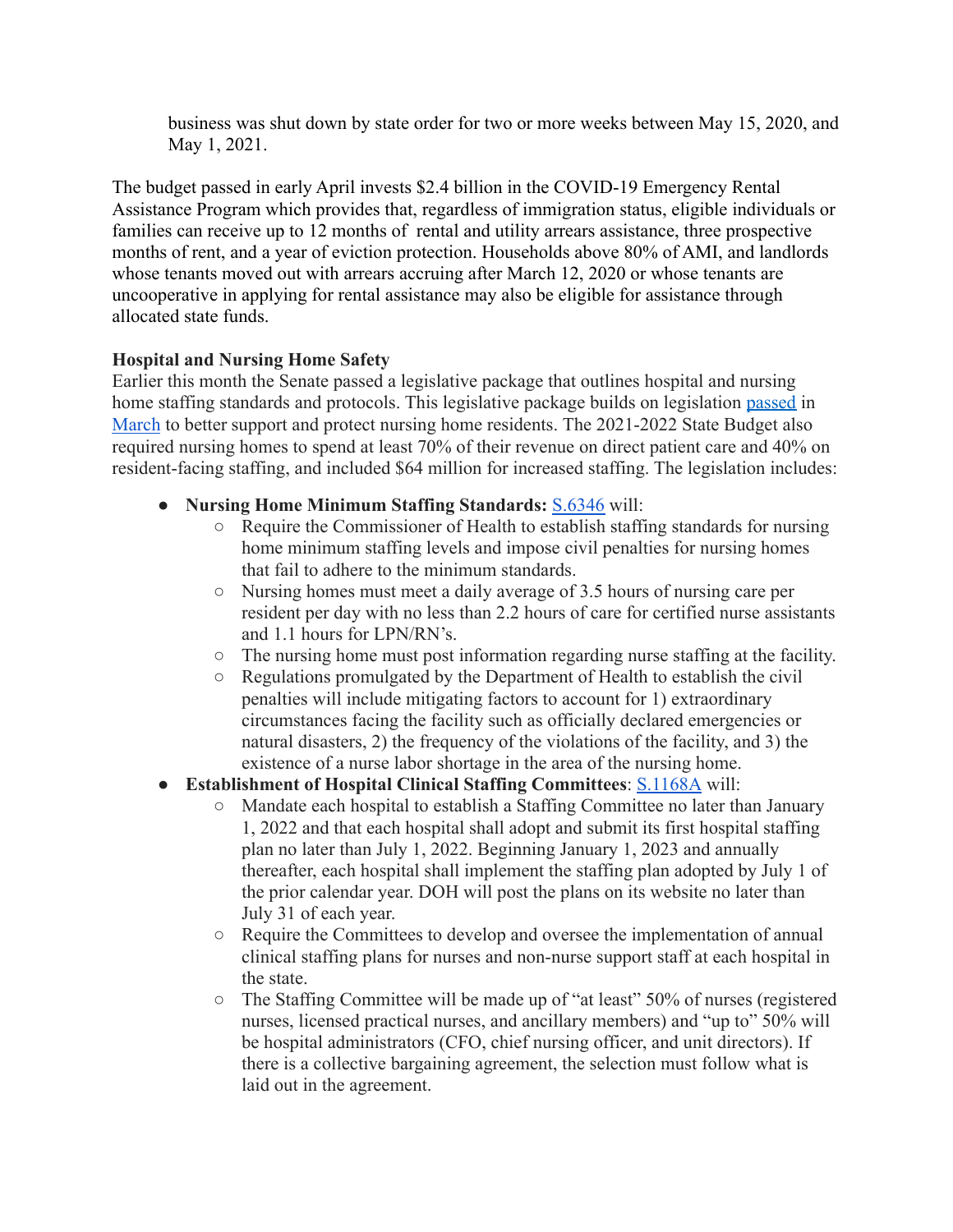- The committee will be responsible for developing and overseeing the implementation of a clinical staffing plan that will include specific guidelines or ratios, matrices, or grids indicating how many patients are assigned to each nurse and the number of ancillary staff in each unit.
- The staffing plans must be posted in a publicly conspicuous area and posted on the DOH hospital profile website.
- Require the creation of an advisory commission to oversee the effectiveness of the Clinical Staffing Committees with an initial report due to the Legislature and the Governor by October 31, 2024.

#### **Protecting New York's Environment**

Earlier this month the Senate passed legislation in honor of Earth Day and Water Week to continue protecting the state's environment.. The bills reduce plastic pollution, increase enforcement of the state's environmental laws, protect state forests, decrease greenhouse emissions, increase the use of state-operated electric vehicles, bolster the state's solar production, expand electric vehicle recharging, provide protections for Native nations and tribes, and combat biodiversity and climate crises on state land. These legislative packages include::

- **● Reducing Plastic Pollution At Hotels:** [S.543](https://www.nysenate.gov/legislation/bills/2021/s543) reduces plastic pollution by converting hotels from using individual small bottles to refillable bulk dispensers for hospitality personal care products.
- **● Expands Environmental Enforcement:** [S.1237](https://www.nysenate.gov/legislation/bills/2021/s1237) amends the Environmental Conservation Law (ECL) to provide injunctive relief for ECL violations for which there is no specifically stated penalty in law.
- **● Prohibits Leasing of Certain State-Owned Lands For Gas Production:** [S.1421,](https://www.nysenate.gov/legislation/bills/2021/s1421) prohibits the lease of state forests, wildlife management areas and unique areas for the purpose of gas production.
- **● Decreases Greenhouse Gas Emissions from the Transportation Sector:** [S.2758](https://www.nysenate.gov/legislation/bills/2021/s2758), sets a goal of 100 percent of in-state sales of new passenger cars and trucks being zero-emission vehicles (ZEVs) by 2035, and for 100 percent of medium-duty and heavy-duty vehicle sales to be ZEVs by 2045.
- **● State Purchase of Zero Emission Vehicles:** [S.2838A](https://www.nysenate.gov/legislation/bills/2021/s2838/amendment/original) requires preparation of a state fleet procurement plan to ensure that zero emission vehicles will be purchased for state agencies.
- **● Expands the Market for the State's Solar Production:** [S.3521A](https://www.nysenate.gov/legislation/bills/2021/s3521/amendment/a) directs the Public Service Commission to create a system to allow solar energy credits to be transferred between utility territories, making it easier for consumers to access renewable energy.
- **● Electric Vehicle Recharging:** [S.3929](https://www.nysenate.gov/legislation/bills/2021/s3929) requires utilities to file an electric vehicle charging tariff with the Public Service Commission that allows a customer to purchase electricity for the purpose of recharging an electric vehicle.
- **● Makes "30 by 30" Part of the State's Land Acquisition Policy:** [S.6191](https://www.nysenate.gov/legislation/bills/2021/s6191) combats the biodiversity and climate crises by setting a goal to conserve at least 30 percent of New York's land by 2030.
- **● Pollinator Friendly Roadways:** [S.660](https://www.nysenate.gov/legislation/bills/2021/s660) encourages the redevelopment and rehabilitation of medians along state highways and other roadways into pollinator friendly zones through new planting practices, mowing routines, and expansion of adopt-a-highway programs.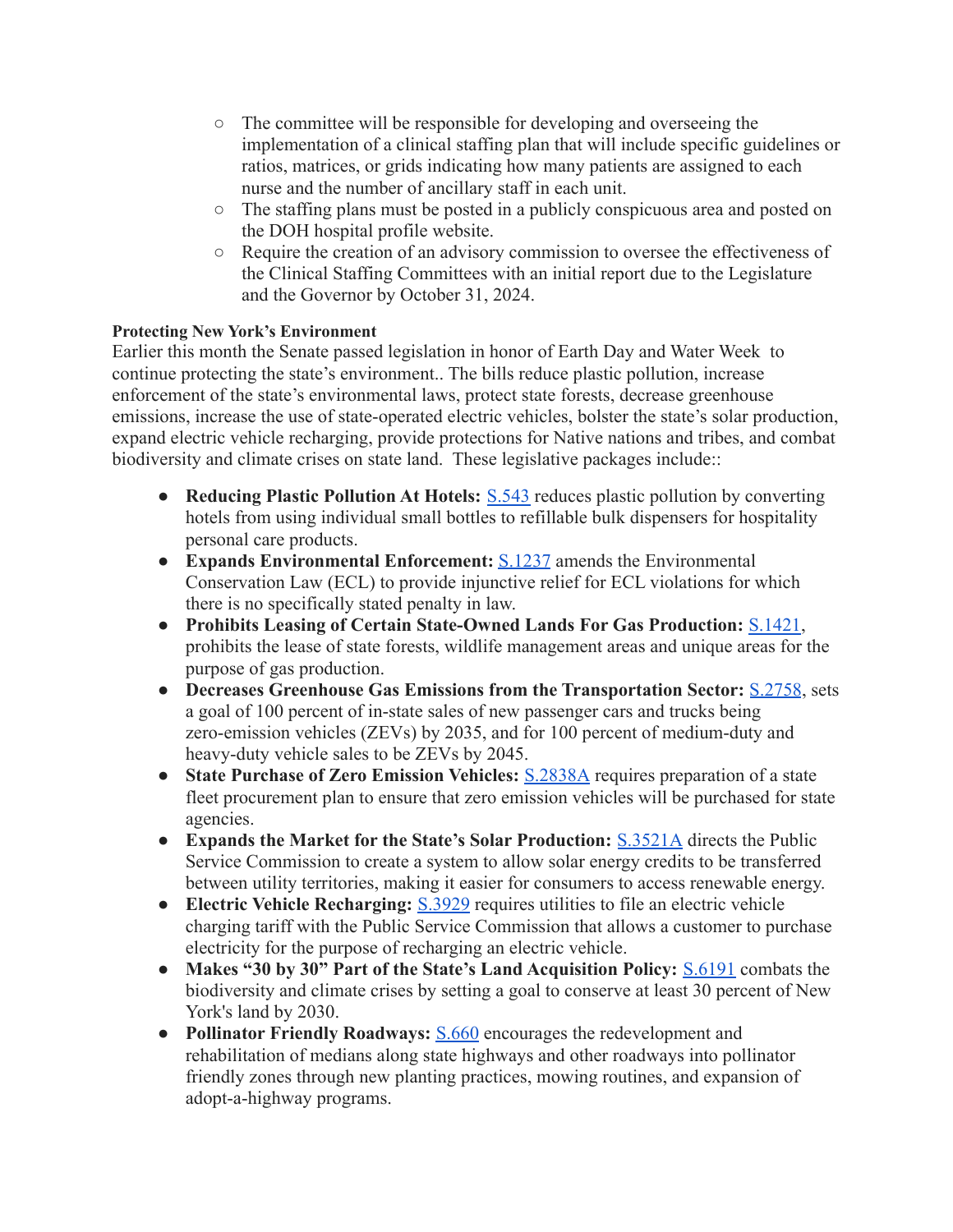- **● Water Testing for Lead In Public Parks:** [S.1256A](https://www.nysenate.gov/legislation/bills/2021/s1256) will require testing for lead contamination in drinking water in public parks at least once every three years to ensure proper continual monitoring and remediation of drinking water quality in public parks.
- **Children's Camp Pesticide Ban**: [S.4478A,](https://www.nysenate.gov/legislation/bills/2021/s4478/amendment/a) prohibits the use of pesticides at children's overnight or summer day camps that will help protect the water supply at these facilities and neighboring properties.
- **Coal Tar Ban:** [S.4095B](https://www.nysenate.gov/legislation/bills/2021/s4095/amendment/b) prohibits the sale and use of oil pavement products containing coal tar, a toxic material that can contaminate surface waters and groundwater.
- **Recovery Cost Restrictions**: [S.956](https://www.nysenate.gov/legislation/bills/2021/s956), prohibits parties found to be responsible for pollution that exceed federal and state water goals and standards from benefiting from state assistance payments or reimbursements granted to municipalities that expend these funds to clean up contamination caused by polluters.
- **List of Emerging Contaminants:** [S.1759](https://www.nysenate.gov/legislation/bills/2021/s1759) adds additional chemicals to the list of emerging contaminants that will be required to be tested for in drinking water.

## **Combatting Domestic Violence and Human Trafficking**

Earlier this month the Senate advanced a legislative package to support survivors of domestic violence and combat human trafficking. The legislation being passed by the Senate, includes:

- **Relief from Contracts**: [S.1557A](https://www.nysenate.gov/legislation/bills/2021/s1557/amendment/a) allows individuals to break contracts with utility, phone and television providers when fleeing instances of domestic violence.
- **Domestic Violence Records for Prosecutors**: [S.404](https://www.nysenate.gov/legislation/bills/2021/s404) allows prosecutors to have access to past orders of protection in domestic violence cases so they can charge abusers with criminal contempt if they violated a past order of protection.
- **Seizure of Firearms Following an Order of Protection**: [S.6363](https://www.nysenate.gov/legislation/bills/2021/s6363) requires the court to order a search and immediate seizure of certain firearms when a defendant refuses to surrender firearms upon the issuance of an order of protection.
- **The Phoenix Act**: [S.3020A](https://www.nysenate.gov/legislation/bills/2021/s3020/amendment/a), expands the statute of limitations for domestic violence cases.
- **Voter Record Confidentiality**: [S.1555](https://www.nysenate.gov/legislation/bills/2021/s1555) permits a person who is a victim of domestic violence to have their voter registration records sealed upon delivering an affirmation to a board of elections, instead of applying to court.
- **Sealing Voting Records For Domestic Violence Victims**: [S.3855](https://www.nysenate.gov/legislation/bills/2021/s3855) allows victims of sexual violence protection against their attacker by enabling them to have their voter records sealed in the same manner as victims of domestic violence.
- **Expand Eligibility for the "Non-Parent" Grant**: [S.2586](https://www.nysenate.gov/legislation/bills/2021/s2586) removes the requirement of establishing paternity or a child support order for certain applicants or recipients of aid to dependent children.
- **Posting Human Trafficking Hotline Information**: [S.3374](https://www.nysenate.gov/legislation/bills/2021/s3374), requires signs developed by the State Liquor Authority to be posted providing human trafficking information and referral hotline numbers in all establishments selling alcoholic beverages and adult entertainment establishments.
- **State Contractors to Submit a Statement on Human Trafficking**: [S.1216](https://www.nysenate.gov/legislation/bills/2021/s1216) will require all parties submitting bids for competitively bid state procurement contracts to affirm under penalty of perjury that the goods, work or services will be supplied or performed without doing business with any organization, person or entity engaging in human trafficking and to submit their written anti-human trafficking policy, if any.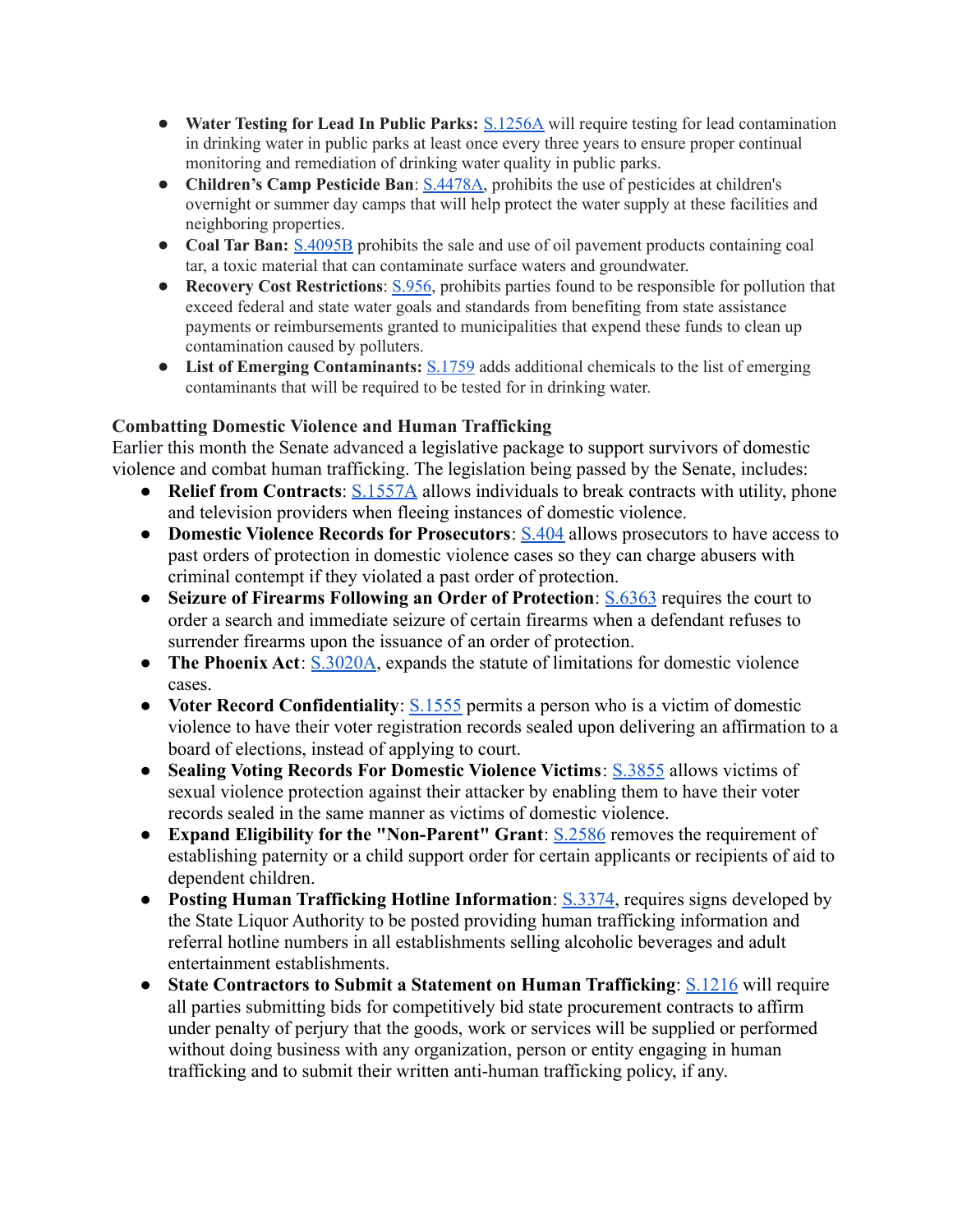- **Statute of Limitation Extension:** [S.672](https://www.nysenate.gov/legislation/bills/2021/s672). extends the statute of limitations from 10 years to 15 years to give human trafficking victims more time to file a civil cause of action.
- **Human Trafficking Training and Awareness**: [S.244A](https://www.nysenate.gov/legislation/bills/2021/s244/amendment/a) requires lodging facilities to provide a human-trafficking recognition training program to all employees.
- **New York State Transparency in Supply Chains Act**: [S.748](https://www.nysenate.gov/legislation/bills/2021/s748) establishes the "New York State Transparency in Supply Chains Act" requiring businesses within the state to disclose their preventative measures against human trafficking.
- **Increases the Age of Consent for Marriage**: [S.3086](https://www.nysenate.gov/legislation/bills/2021/s3086) increases the age of consent for purposes of marriage to the age of eighteen.

## **Workplace Protections**

The Senate also passed legislation to protect the rights and benefits of domestic workers by further prohibiting discrimination, improving Temporary Disability Insurance Access and raising employee awareness regarding their workplace protections. This package recognizes the broad set of circumstances that may compel a domestic worker to take time off and seeks to lessen the burden imposed by such situations. It simultaneously looks to revamp workplace dynamics by allowing for greater work-from-home flexibility, particularly in light of a health emergency or local crisis. This legislative package includes:

- **Expanding Human Rights Law to Domestic Workers**: [S.5064](https://www.nysenate.gov/legislation/bills/2021/S5064) addresses the lack of comprehensive Human Rights Law protections for domestic workers. The current law only prohibits sexual harassment. This bill would adopt the full breadth of protections to also address age, sex, race, religion, sexual orientation and disability-based discrimination.
- **Improved Access to Temporary Disability Insurance**: [S.3291A](https://www.nysenate.gov/legislation/bills/2021/s3291), amends the Domestic Workers Bill of Rights to grant Temporary Disability Insurance to domestic workers who work 20 hours a week, rather than the previous threshold of 40.
- **Personal Care and Lawful Absence Assurance** : [S.1958,](https://www.nysenate.gov/legislation/bills/2021/s1958) which I sponsor, protects employees from being punished for lawful work absences. Such absences could include: tending to prenatal care; assisting a sick family member; responding to an emergency, or observing a religious commitment. This provision would allow people to prioritize the health and wellbeing of themselves and loved ones without risking their income.
- **The Caregiver Protection Act**: **[S.5063](https://www.nysenate.gov/legislation/bills/2021/s5063)** increases caregiver protections by prohibiting employers from discriminating against people based on their caregiver status. Recognizing that 75% of caregivers are women, this provision would grant better job security to those who are frequently displaced from the workforce.
- **Provision to Protect Working Families:** [S.5065](https://www.nysenate.gov/legislation/bills/2021/S5065) allows for greater work from home flexibility during a health crisis or local disaster that results in the closure of schools and childcare centers. This would prohibit employers from penalizing those who request greater leeway to work from home and creates benchmarks to ensure productivity and trust.
- **Study to Assess and Promote the Continuum of Caregiving: [S.5734](https://www.nysenate.gov/legislation/bills/2021/s5734) authorizes a** multi-agency study on the issues impacting caregivers in the state of New York. Although caregiving remains a necessary social system, the industry has been deeply threatened by COVID-19. This study would analyze the causes of caregiver decline and recommend solutions.

## **Animal Rights**